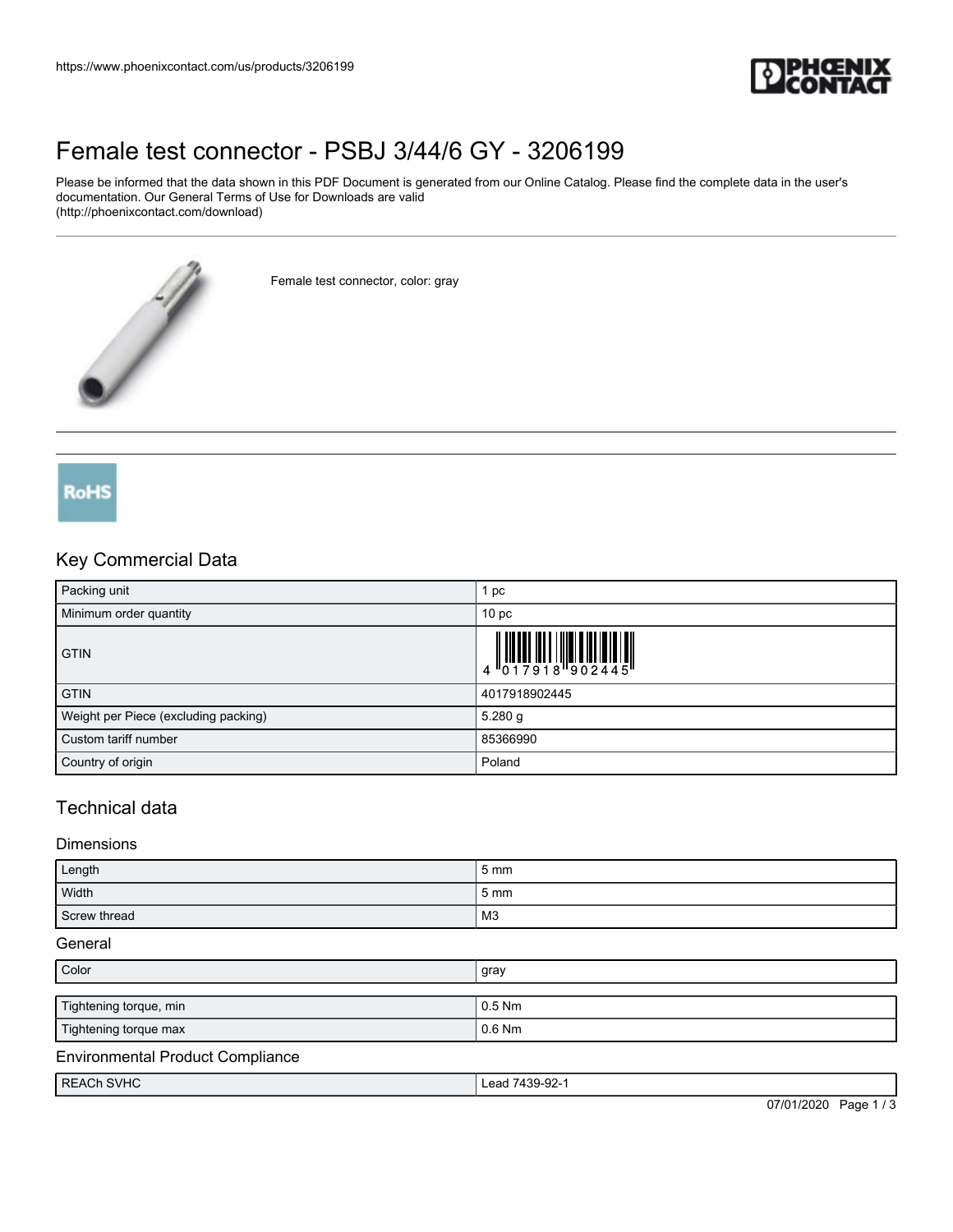

# [Female test connector - PSBJ 3/44/6 GY - 3206199](https://www.phoenixcontact.com/us/products/3206199)

### Technical data

#### Environmental Product Compliance

| China RoHS | Environmentally Friendly Use Period = 50 years                                                         |
|------------|--------------------------------------------------------------------------------------------------------|
|            | For details about hazardous substances go to tab "Downloads", Category<br>"Manufacturer's declaration" |

## Drawings



# **Classifications**

eCl@ss

| eCl@ss 10.0.1 | 27440313 |
|---------------|----------|
| eCl@ss 4.0    | 27141100 |
| eCl@ss 4.1    | 27141100 |
| eCl@ss 5.0    | 27141100 |
| eCl@ss 5.1    | 27141100 |
| eCl@ss 6.0    | 27141100 |
| eCl@ss 7.0    | 27440313 |
| eCl@ss 8.0    | 27440313 |
| eCl@ss 9.0    | 27440313 |

#### ETIM

| <b>ETIM 2.0</b> | EC000897 |
|-----------------|----------|
| <b>ETIM 3.0</b> | EC000897 |
| <b>ETIM 4.0</b> | EC002255 |
| <b>ETIM 5.0</b> | EC002255 |
| <b>ETIM 6.0</b> | EC002255 |
| <b>ETIM 7.0</b> | EC002255 |

UNSPSC

| UNSP<br>, o.u i<br>טכ׳ | 302 <sup>7</sup><br>1921<br><b>JULITOLE</b> |
|------------------------|---------------------------------------------|
|------------------------|---------------------------------------------|